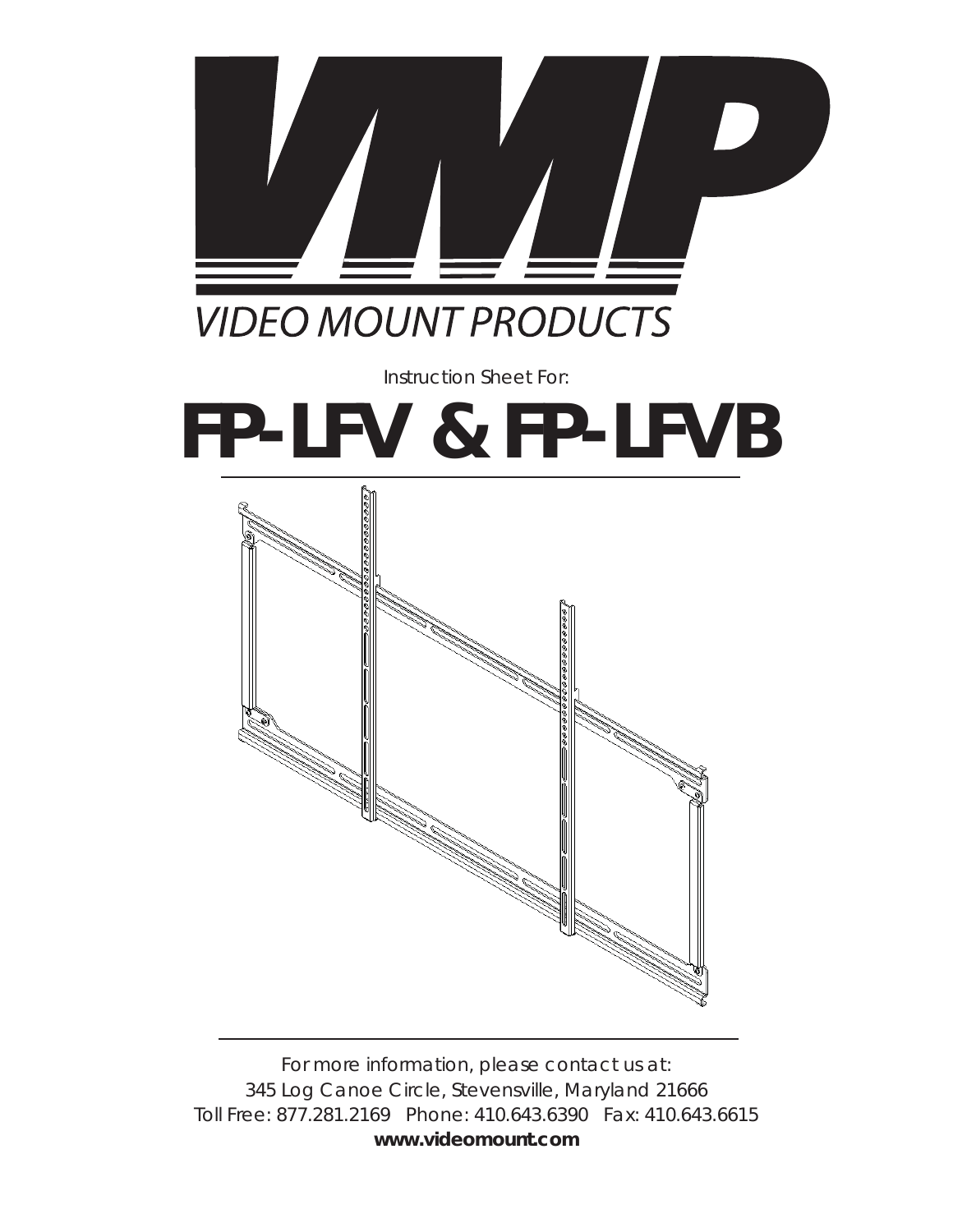

| QTY.                                             |            | NNM              |                         | ∾                                        |                          |                   | 4                          | 4                       | 4                          | 4                                 | 4                         | 4                            | 4                         | ↴                                  | 丼              | 4              | 丼              | ↴              | 4                                             | 4         | 4         |               | ∾                    | ∼                                                                                                                               |
|--------------------------------------------------|------------|------------------|-------------------------|------------------------------------------|--------------------------|-------------------|----------------------------|-------------------------|----------------------------|-----------------------------------|---------------------------|------------------------------|---------------------------|------------------------------------|----------------|----------------|----------------|----------------|-----------------------------------------------|-----------|-----------|---------------|----------------------|---------------------------------------------------------------------------------------------------------------------------------|
| <b>DESCRIPTION</b>                               | Wall Plate | Vertical Support | Screen Mounting Bracket | $\mathcal{L}$<br>$Cross$ Screw M4*P0.7*1 | Security Screw M5*P0.8*I | Long Allen Key M4 | $C$ ross Screw M4*P0.7*L12 | Cross Screw M5*P0.8*L12 | $C$ ross Screw M6*P1.0*L12 | 5<br>Cross Screw $M8*P1.25*L16$ . | $Cross$ Screw M4*P0.7*L30 | ကို<br>Cross Screw M5*P0.8*L | $Cross$ Screw M6*P1.0*L35 | d<br>d<br>$Cross$ Screw M8*P1.25*1 | Lock Washer M4 | Lock Washer M5 | Lock Washer M6 | Lock Washer M8 | Washer $\varnothing$ 5.5* $\varnothing$ 18*T2 | Spacer M6 | Spacer M8 | Magnetic Leve | Lag Screw 5/16"*2.5" | Š.<br>Washer $\varnothing$ 8.3* $\varnothing$ 19*T1                                                                             |
| <b>ITEM</b><br>$\frac{{\mathsf C}}{{\mathsf Z}}$ |            | N                | ന                       | 4                                        | Ю                        | ∾                 |                            | ∞                       | ᡐ                          | $\subseteq$                       |                           | $\mathbf{\Omega}$            | ∣ಌ                        | 4                                  | 5              | ∽              |                | $\infty$       | $\stackrel{\circ}{=}$                         |           |           |               | 23                   | $\mathcal{A}% _{T}=\mathcal{A}_{T}\!\left( a,b\right) ,\ \mathcal{A}_{T}=\mathcal{A}_{T}\!\left( a,b\right) , \label{eq:2.15}%$ |